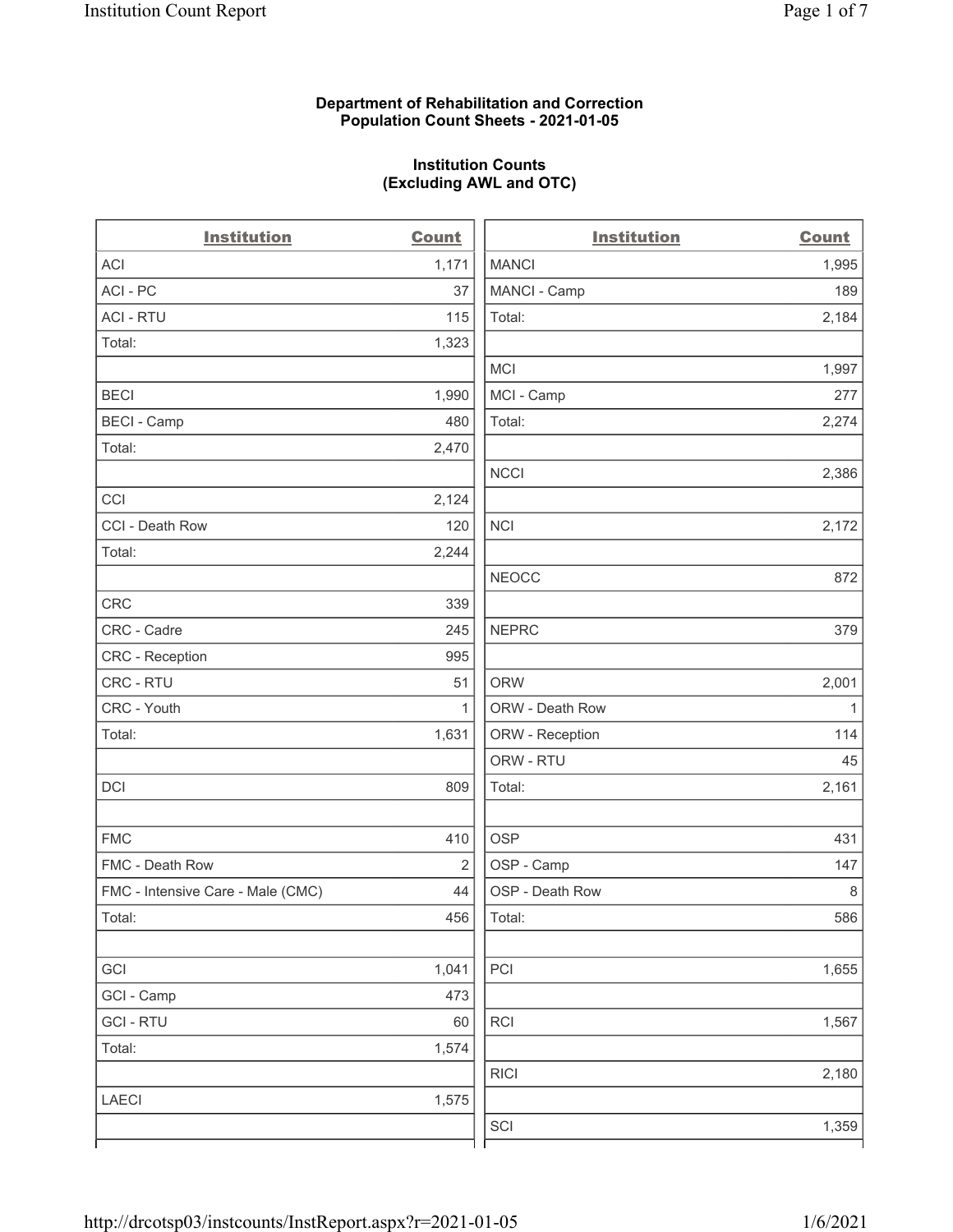|                          |       |             | <b>Total Population:</b> | 43,695         |
|--------------------------|-------|-------------|--------------------------|----------------|
|                          |       |             |                          |                |
|                          |       | Total:      |                          | 1,119          |
|                          |       | WCI - RTU   |                          | 31             |
| Total:                   | 2,094 | <b>WCI</b>  |                          | 1,088          |
| MACI - Minimum           | 1,116 |             |                          |                |
| <b>MACI</b>              | 978   | Total:      |                          | 810            |
|                          |       | TOCI - PC   |                          | 138            |
| Total:                   | 1,260 | <b>TOCI</b> |                          | 672            |
| <b>LORCI - Reception</b> | 423   |             |                          |                |
| LORCI - Cadre            | 188   | Total:      |                          | 1,207          |
| <b>LORCI</b>             | 649   | TCI - Camp  |                          | 288            |
|                          |       | <b>TCI</b>  |                          | 919            |
| <b>LOCI</b>              | 1,924 |             |                          |                |
|                          |       | Total:      |                          | 1,180          |
| Total:                   | 2,244 | SOCF - RTU  |                          | $\overline{2}$ |
| LECI - Camp              | 153   | <b>SOCF</b> |                          | 1,178          |
| LECI                     | 2,091 |             |                          |                |

\* The Total Population includes 30 Offenders with Reason Codes 30 & 31. \*\* The Total Population includes 35 Offenders with Reason Code 0A.

# Male Population by Security Level (Include AWL and Exclude OTC)

| <b>Security Level</b>  |                   | <b>Body</b> | <b>AWL</b> | $(-OTC)$ | <b>Total</b> |
|------------------------|-------------------|-------------|------------|----------|--------------|
| <b>Total Level E</b>   |                   | 933         | 4          | 3        | 934          |
| Total Level 4          |                   | 1,338       | 5          | 5        | 1,338        |
| Total Level 3          |                   | 9,495       | 73         | 71       | 9,497        |
| Total Level 2          |                   | 14,824      | 97         | 81       | 14,840       |
| Total Level 1          |                   | 13,540      | 73         | 47       | 13,566       |
| <b>Total Death Row</b> |                   | 134         |            | 0        | 135          |
|                        | <b>Total Male</b> | 40,264      | 253        | 207      | 40,310       |

#### Female Population by Institution (Include AWL and Exclude OTC)

| <b>Institution</b>     | <b>Body</b> | <b>AWL</b> | $(-OTC)$ | <b>Total</b> |
|------------------------|-------------|------------|----------|--------------|
| <b>DCI</b>             | 808         |            |          | 808          |
| <b>FMC</b>             | 10          |            |          | 10           |
| <b>NEPRC</b>           | 379         |            |          | 380          |
| <b>ORW</b>             | 2,001       | 17         | 6        | 2,012        |
| <b>ORW</b> - Death Row |             |            |          |              |
|                        |             |            |          |              |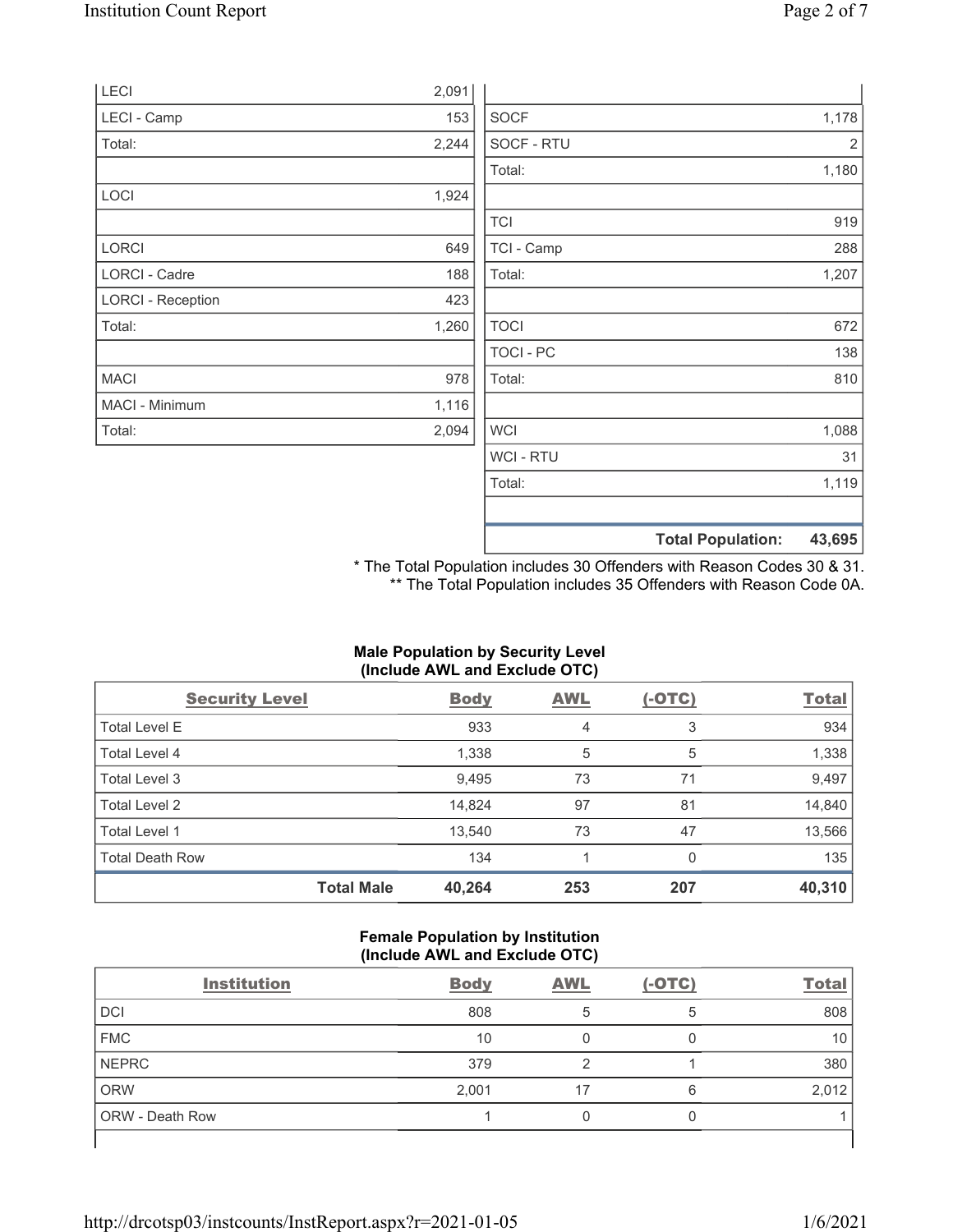| <b>ORW</b> - Reception |                          | 114    |     |     | 115    |
|------------------------|--------------------------|--------|-----|-----|--------|
| ORW - RTU              |                          | 45     |     |     | 45     |
|                        | <b>Total Female</b>      | 3,358  | 25  | 12  | 3,371  |
|                        |                          |        |     |     |        |
|                        | <b>Total Population:</b> | 43,622 | 278 | 219 | 43,681 |

### Male Population by Institution: Security Level 5 and E (Include AWL and Exclude OTC)

| <b>Institution</b>   |                      | <b>Body</b>     | <b>AWL</b>              | $(-OTC)$                | <b>Total</b>   |
|----------------------|----------------------|-----------------|-------------------------|-------------------------|----------------|
| CCI                  |                      | $\mathbf 0$     | $\mathbf 1$             | 1                       | $\mathbf 0$    |
| <b>CRC</b>           |                      | 3               | $\mathbf 0$             | $\mathsf{O}\xspace$     | $\sqrt{3}$     |
| CRC - RTU            |                      | $\overline{4}$  | $\mathsf 0$             | $\mathsf{O}\xspace$     | $\overline{4}$ |
| <b>FMC</b>           |                      | 3               | $\mathbf 0$             | $\mathsf{O}\xspace$     | 3              |
| <b>LAECI</b>         |                      | $\overline{4}$  | $\mathbf 0$             | $\mathsf{O}\xspace$     | $\overline{4}$ |
| LECI                 |                      | 13              | $\mathbf 0$             | $\mathsf{O}\xspace$     | 13             |
| LOCI                 |                      | 1               | $\mathbf 0$             | $\mathsf{O}\xspace$     | 1              |
| LORCI                |                      | $\overline{2}$  | $\mathsf 0$             | $\mathsf{O}\xspace$     | $\sqrt{2}$     |
| <b>LORCI - Cadre</b> |                      | 1               | $\mathbf 0$             | $\mathsf{O}\xspace$     | 1              |
| <b>MACI</b>          |                      | 24              | $\mathsf 0$             | $\mathsf{O}\xspace$     | 24             |
| <b>MANCI</b>         |                      | 21              | $\mathsf{O}\xspace$     | $\mathsf{O}\xspace$     | 21             |
| NCCI                 |                      | 1               | $\mathbf 0$             | $\mathsf{O}\xspace$     | $\mathbf{1}$   |
| <b>NEOCC</b>         |                      | 10              | $\mathsf 0$             | $\mathbf 0$             | 10             |
| <b>OSP</b>           |                      | 177             | $\sqrt{2}$              | $\mathbf{1}$            | 178            |
| <b>RCI</b>           |                      | 17              | $\mathsf 0$             | $\mathsf{O}\xspace$     | 17             |
| <b>RICI</b>          |                      | $\overline{2}$  | $\mathsf 0$             | $\mathsf{O}\xspace$     | $\sqrt{2}$     |
| <b>SOCF</b>          |                      | 523             | $\mathbf{1}$            | 1                       | 523            |
| <b>TCI</b>           |                      | $6\phantom{1}6$ | $\mathbf 0$             | $\mathbf 0$             | $6\,$          |
| <b>TOCI</b>          |                      | 105             | $\mathbf 0$             | $\mathsf{O}\xspace$     | 105            |
| <b>WCI</b>           |                      | 11              | $\mathbf 0$             | $\mathsf{O}\xspace$     | 11             |
| WCI - RTU            |                      | 5               | $\mathsf 0$             | $\mathsf{O}\xspace$     | $\overline{5}$ |
|                      | <b>Total Level 5</b> | 933             | $\overline{\mathbf{4}}$ | $\overline{\mathbf{3}}$ | 934            |

## Male Population by Institution: Security Level 4 (Include AWL and Exclude OTC)

| <b>Institution</b> | <b>Body</b> | <b>AWL</b> | $(-OTC)$ | <b>Total</b> |
|--------------------|-------------|------------|----------|--------------|
| <b>ACI</b>         |             |            |          | 6            |
| CRC                |             |            |          |              |
| CRC - Reception    |             |            |          |              |
| <b>CRC - RTU</b>   |             |            |          | 9            |
|                    |             |            |          |              |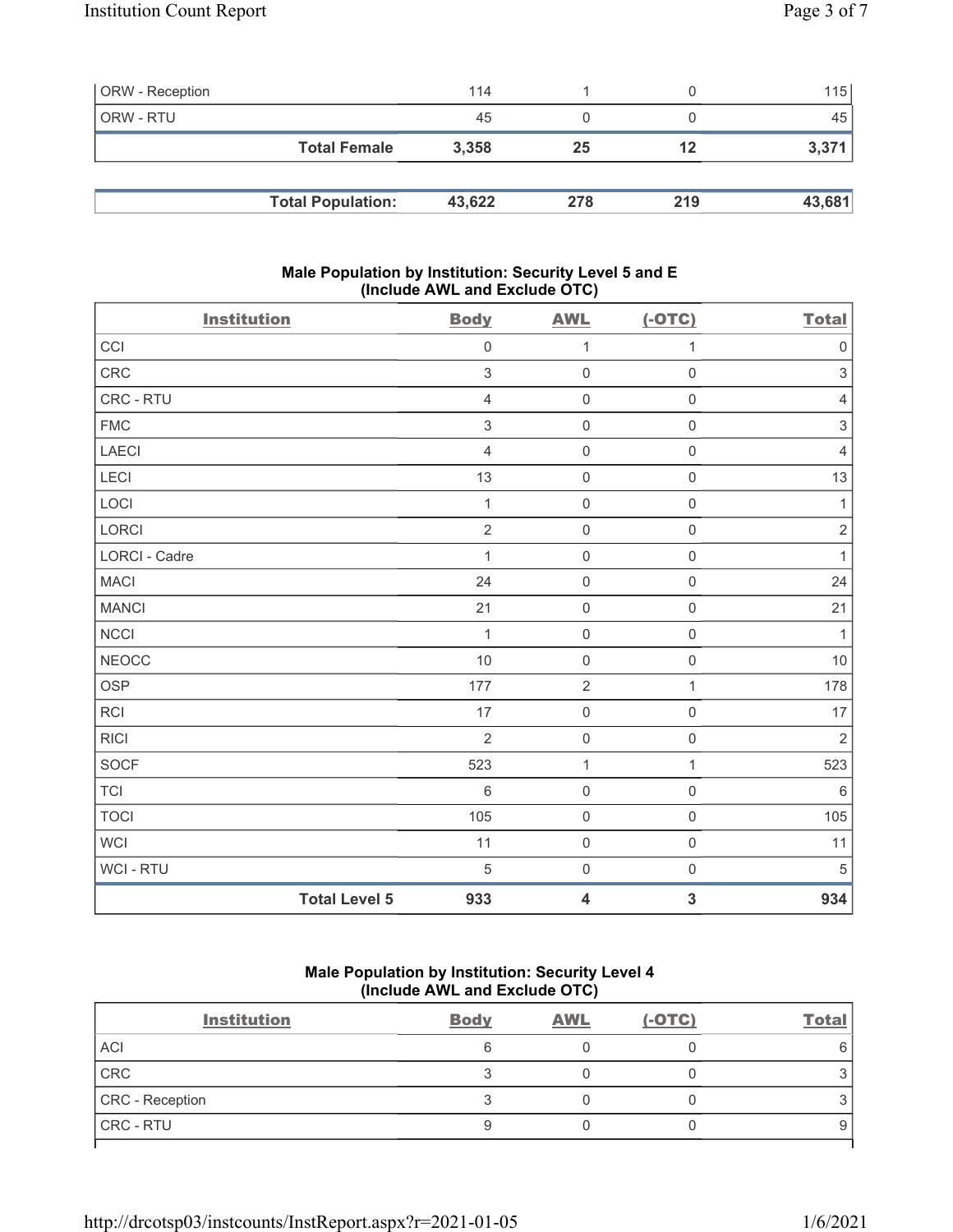| FMC - Intensive Care - Male (CMC) |                | 0              | $\Omega$ | 1     |
|-----------------------------------|----------------|----------------|----------|-------|
| LOCI                              | $\Omega$       |                |          | 0     |
| <b>LORCI</b>                      | 14             |                |          | 14    |
| LORCI - Cadre                     |                | $\mathbf{0}$   | 0        |       |
| <b>LORCI - Reception</b>          | $\overline{2}$ | $\mathbf{0}$   | 0        | 2     |
| <b>MACI</b>                       | 15             | $\mathbf{0}$   | 0        | 15    |
| <b>OSP</b>                        | 206            | $\mathbf 0$    | 0        | 206   |
| <b>SOCF</b>                       | 546            | 3              | 3        | 546   |
| SOCF - RTU                        | $\overline{2}$ | $\overline{0}$ | 0        | 2     |
| <b>TOCI</b>                       | 515            | 0              | 0        | 515   |
| TOCI - PC                         | 10             | $\mathbf{0}$   | 0        | 10    |
| <b>WCI</b>                        |                | $\mathbf{0}$   | $\Omega$ |       |
| WCI - RTU                         | 4              | 0              |          |       |
| <b>Total Level 4</b>              | 1,338          | 5              | 5        | 1,338 |

### Male Population by Institution: Security Level 3 (Include AWL and Exclude OTC)

| <b>Institution</b>       | <b>Body</b>  | <b>AWL</b>          | $(-OTC)$            | <b>Total</b>   |
|--------------------------|--------------|---------------------|---------------------|----------------|
| ACI                      | 19           | $\mathbf 0$         | $\mathsf{O}\xspace$ | 19             |
| ACI-PC                   | 6            | $\mathbf 0$         | $\mathsf{O}\xspace$ | $\,6\,$        |
| <b>ACI - RTU</b>         | $\mathbf{1}$ | $\mathbf 0$         | $\mathsf{O}\xspace$ | $\mathbf{1}$   |
| <b>BECI</b>              | 12           | 1                   | $\mathbf{1}$        | 12             |
| CCI                      | 20           | $\mathbf 0$         | $\mathbf 0$         | 20             |
| CRC                      | 230          | $\overline{4}$      | $\overline{4}$      | 230            |
| CRC - Cadre              | 8            | $\mathbf 0$         | $\mathsf{O}\xspace$ | $\,8\,$        |
| CRC - Reception          | 644          | $\boldsymbol{9}$    | $\boldsymbol{9}$    | 644            |
| CRC - RTU                | 38           | $\mathbf 0$         | $\mathsf{O}\xspace$ | 38             |
| <b>FMC</b>               | 3            | $\mathbf 0$         | $\mathsf 0$         | $\sqrt{3}$     |
| GCI                      | 3            | $\mathbf 0$         | $\mathsf{O}\xspace$ | $\mathfrak{S}$ |
| <b>LAECI</b>             | 15           | $\mathbf 1$         | $\mathbf{1}$        | 15             |
| LECI                     | 1,275        | $\mathbf 1$         | $\mathbf{1}$        | 1,275          |
| LOCI                     | 15           | $\mathbf 0$         | $\mathsf{O}\xspace$ | 15             |
| <b>LORCI</b>             | 311          | 28                  | 28                  | 311            |
| <b>LORCI - Cadre</b>     | 53           | $\mathbf 0$         | $\mathsf{O}\xspace$ | 53             |
| <b>LORCI - Reception</b> | 81           | $\mathbf 0$         | $\mathbf 0$         | 81             |
| <b>MACI</b>              | 805          | $\overline{7}$      | $\overline{7}$      | 805            |
| <b>MANCI</b>             | 1,695        | 11                  | 11                  | 1,695          |
| <b>MCI</b>               | 36           | $\mathbf 0$         | $\mathsf 0$         | 36             |
| <b>NCCI</b>              | 34           | $\mathbf 0$         | $\mathsf 0$         | 34             |
| NCI                      | 33           | $\mathsf{O}\xspace$ | $\mathsf{O}\xspace$ | 33             |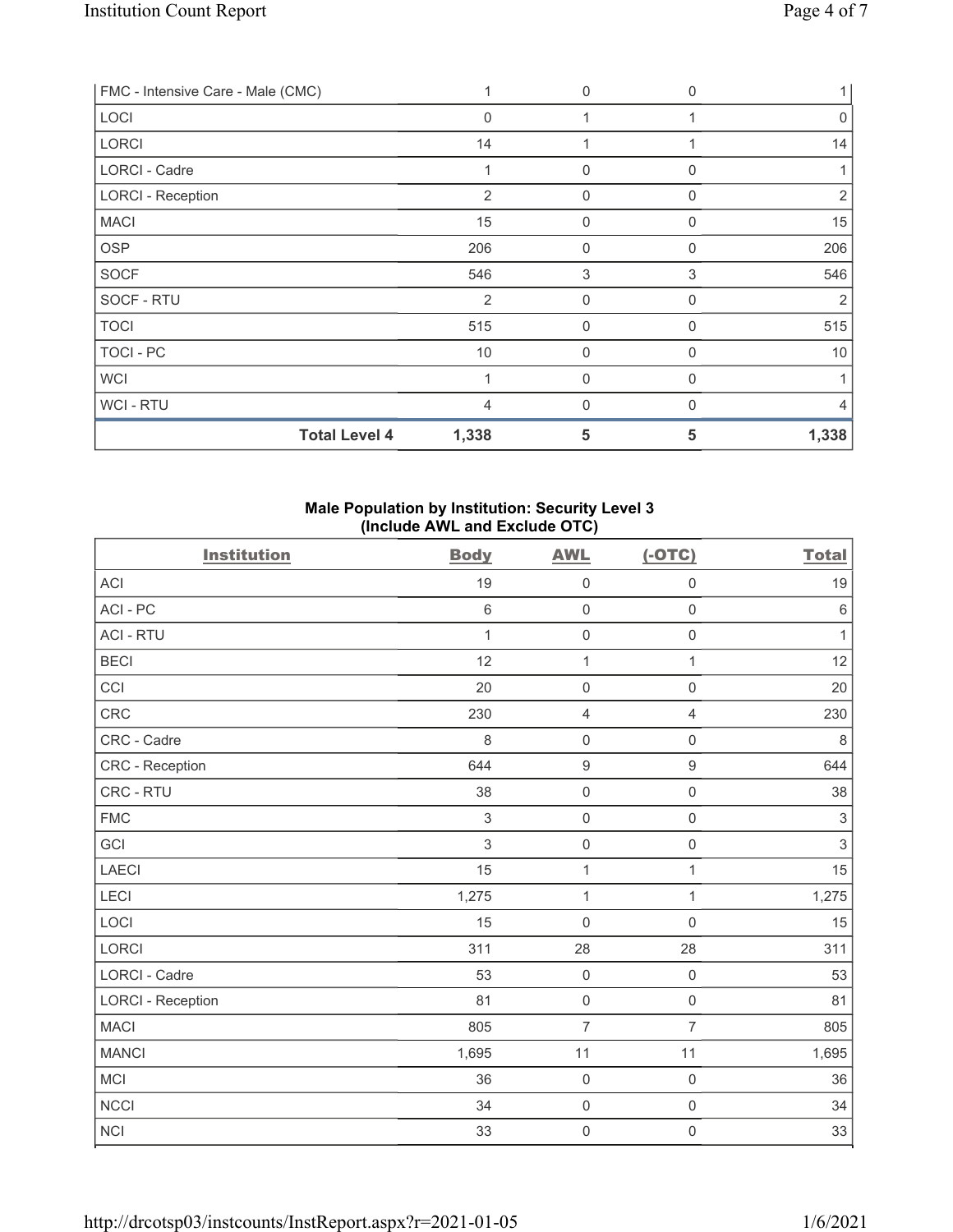| <b>NEOCC</b> |                      | 713   | 1                |             | 713   |
|--------------|----------------------|-------|------------------|-------------|-------|
| <b>OSP</b>   |                      | 7     | 0                | $\Omega$    | 7     |
| PCI          |                      | 36    | $\overline{2}$   | $\mathbf 0$ | 38    |
| <b>RCI</b>   |                      | 1,355 | $\mathbf 5$      | 5           | 1,355 |
| <b>RICI</b>  |                      | 24    | 0                | 0           | 24    |
| SCI          |                      | 71    | $\boldsymbol{0}$ | 0           | 71    |
| <b>SOCF</b>  |                      | 105   | $\mathbf 0$      | 0           | 105   |
| <b>TCI</b>   |                      | 778   | 0                | $\Omega$    | 778   |
| TCI - Camp   |                      | 1     | $\mathbf 0$      | 0           |       |
| <b>TOCI</b>  |                      | 43    | $\boldsymbol{0}$ | 0           | 43    |
| TOCI - PC    |                      | 74    | 0                | 0           | 74    |
| <b>WCI</b>   |                      | 933   | $\sqrt{3}$       | 3           | 933   |
| WCI - RTU    |                      | 18    | 0                | $\Omega$    | 18    |
|              | <b>Total Level 3</b> | 9,495 | 73               | 71          | 9,497 |

### Male Population by Institution: Security Level 2 (Include AWL and Exclude OTC)

| <b>Institution</b>                | <b>Body</b>  | <b>AWL</b>          | $(-OTC)$            | <b>Total</b> |
|-----------------------------------|--------------|---------------------|---------------------|--------------|
| <b>ACI</b>                        | 645          | $\overline{2}$      | $\overline{2}$      | 645          |
| ACI - PC                          | 22           | $\mathbf 0$         | $\mathsf 0$         | 22           |
| <b>ACI - RTU</b>                  | 89           | $\mathsf{O}\xspace$ | $\mathsf{O}\xspace$ | 89           |
| <b>BECI</b>                       | 1,250        | $\,6\,$             | $\sqrt{5}$          | 1,251        |
| CCI                               | 1,612        | 4                   | $\overline{4}$      | 1,612        |
| CRC                               | 23           | $\mathsf{O}\xspace$ | $\mathsf 0$         | 23           |
| CRC - Cadre                       | 226          | $\mathsf 0$         | $\mathbf 0$         | 226          |
| CRC - Reception                   | 158          | $\overline{7}$      | $\overline{7}$      | 158          |
| CRC - Youth                       | 1            | $\mathsf{O}\xspace$ | $\mathsf 0$         | 1            |
| DCI                               | $\mathbf{1}$ | $\mathsf 0$         | $\mathsf 0$         | $\mathbf{1}$ |
| <b>FMC</b>                        | 10           | $\mathbf{1}$        | $\mathsf{O}\xspace$ | 11           |
| FMC - Intensive Care - Male (CMC) | 13           | $\mathsf 0$         | $\mathsf 0$         | 13           |
| GCI                               | 456          | $\overline{4}$      | $\overline{2}$      | 458          |
| GCI - Camp                        | 5            | $\mathsf{O}\xspace$ | $\mathsf{O}\xspace$ | 5            |
| <b>GCI-RTU</b>                    | 51           | $\mathbf 0$         | $\mathsf 0$         | 51           |
| <b>LAECI</b>                      | 934          | 12                  | 11                  | 935          |
| LECI                              | 792          | 3                   | $\,$ 3 $\,$         | 792          |
| LOCI                              | 982          | $\overline{4}$      | $\overline{4}$      | 982          |
| LORCI                             | 205          | 17                  | 15                  | 207          |
| LORCI - Cadre                     | 125          | $\mathbf 0$         | $\mathsf 0$         | 125          |
| <b>LORCI - Reception</b>          | 180          | $\mathsf{O}\xspace$ | $\mathsf{O}\xspace$ | 180          |
| <b>MACI</b>                       | 134          | $\mathbf 1$         | 1                   | 134          |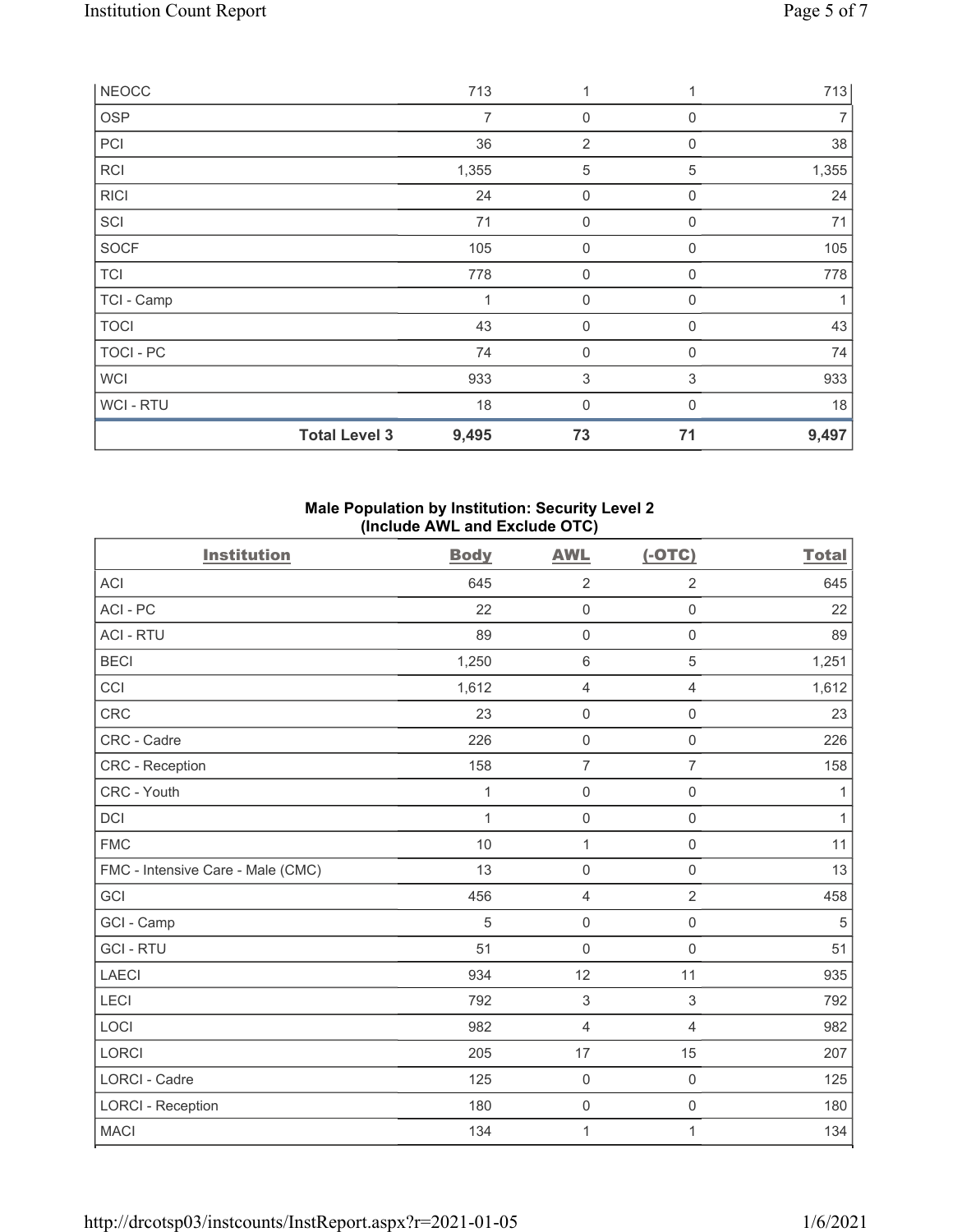| <b>MANCI</b> |                      | 263            | 1                   | 1            | 263            |
|--------------|----------------------|----------------|---------------------|--------------|----------------|
| MCI          |                      | 1,340          | $\overline{4}$      | 3            | 1,341          |
| <b>NCCI</b>  |                      | 836            | 5                   | $\sqrt{3}$   | 838            |
| <b>NCI</b>   |                      | 1,185          | 4                   | 4            | 1,185          |
| <b>NEOCC</b> |                      | 149            | 1                   | 1            | 149            |
| <b>OSP</b>   |                      | $\mathbf 1$    | $\mathbf 0$         | 0            | 1              |
| PCI          |                      | 762            | 4                   |              | 765            |
| <b>RCI</b>   |                      | 195            | 1                   | 1            | 195            |
| <b>RICI</b>  |                      | 1,052          | $10$                | 8            | 1,054          |
| SCI          |                      | 814            | 6                   | $\mathbf 5$  | 815            |
| <b>SOCF</b>  |                      | $\overline{4}$ | $\mathbf 0$         | 0            | $\overline{4}$ |
| <b>TCI</b>   |                      | 107            | $\mathbf 0$         | $\mathbf 0$  | 107            |
| <b>TOCI</b>  |                      | $\,8\,$        | $\boldsymbol{0}$    | 0            | 8              |
| TOCI - PC    |                      | 51             | $\mathsf{O}\xspace$ | $\mathbf 0$  | 51             |
| <b>WCI</b>   |                      | 143            | 0                   | $\mathbf{0}$ | 143            |
|              | <b>Total Level 2</b> | 14,824         | 97                  | 81           | 14,840         |

## Male Population by Institution: Security Level 1 (Include AWL and Exclude OTC)

| <b>Institution</b>                | <b>Body</b> | <b>AWL</b>          | $(-OTC)$            | <b>Total</b>     |
|-----------------------------------|-------------|---------------------|---------------------|------------------|
| <b>ACI</b>                        | 501         | $\mathbf 0$         | $\mathbf 0$         | 501              |
| ACI - PC                          | $9\,$       | $\mathsf{O}\xspace$ | $\mathsf{O}\xspace$ | $9$              |
| <b>ACI - RTU</b>                  | 25          | $\mathbf 0$         | 0                   | 25               |
| <b>BECI</b>                       | 727         | $\sqrt{3}$          | $\overline{2}$      | 728              |
| <b>BECI - Camp</b>                | 479         | $\mathsf{O}\xspace$ | $\mathbf 0$         | 479              |
| CCI                               | 491         | $\mathsf{O}\xspace$ | $\mathsf{O}\xspace$ | 491              |
| CRC                               | 20          | $\mathsf{O}\xspace$ | $\mathsf{O}\xspace$ | $20\,$           |
| CRC - Cadre                       | 11          | $\mathbf 0$         | $\mathsf 0$         | 11               |
| <b>CRC</b> - Reception            | 185         | 6                   | 6                   | 185              |
| <b>FMC</b>                        | 384         | $\mathbf{1}$        | $\mathbf{1}$        | 384              |
| FMC - Intensive Care - Male (CMC) | 30          | $\mathsf{O}\xspace$ | $\mathsf 0$         | 30               |
| GCI                               | 582         | 11                  | $\overline{4}$      | 589              |
| GCI - Camp                        | 468         | $\mathsf{O}\xspace$ | $\mathsf 0$         | 468              |
| <b>GCI-RTU</b>                    | 9           | $\mathsf{O}\xspace$ | $\mathsf 0$         | $\boldsymbol{9}$ |
| LAECI                             | 621         | $\,6\,$             | $\mathbf 5$         | 622              |
| LECI                              | 10          | $\mathsf{O}\xspace$ | 0                   | 10               |
| LECI - Camp                       | 153         | $\mathsf{O}\xspace$ | $\mathsf 0$         | 153              |
| LOCI                              | 926         | $\overline{4}$      | $\overline{2}$      | 928              |
| <b>LORCI</b>                      | 117         | $\,$ 5 $\,$         | 4                   | 118              |
| <b>LORCI - Cadre</b>              | $\,8\,$     | $\mathsf{O}\xspace$ | 0                   | $\,8\,$          |